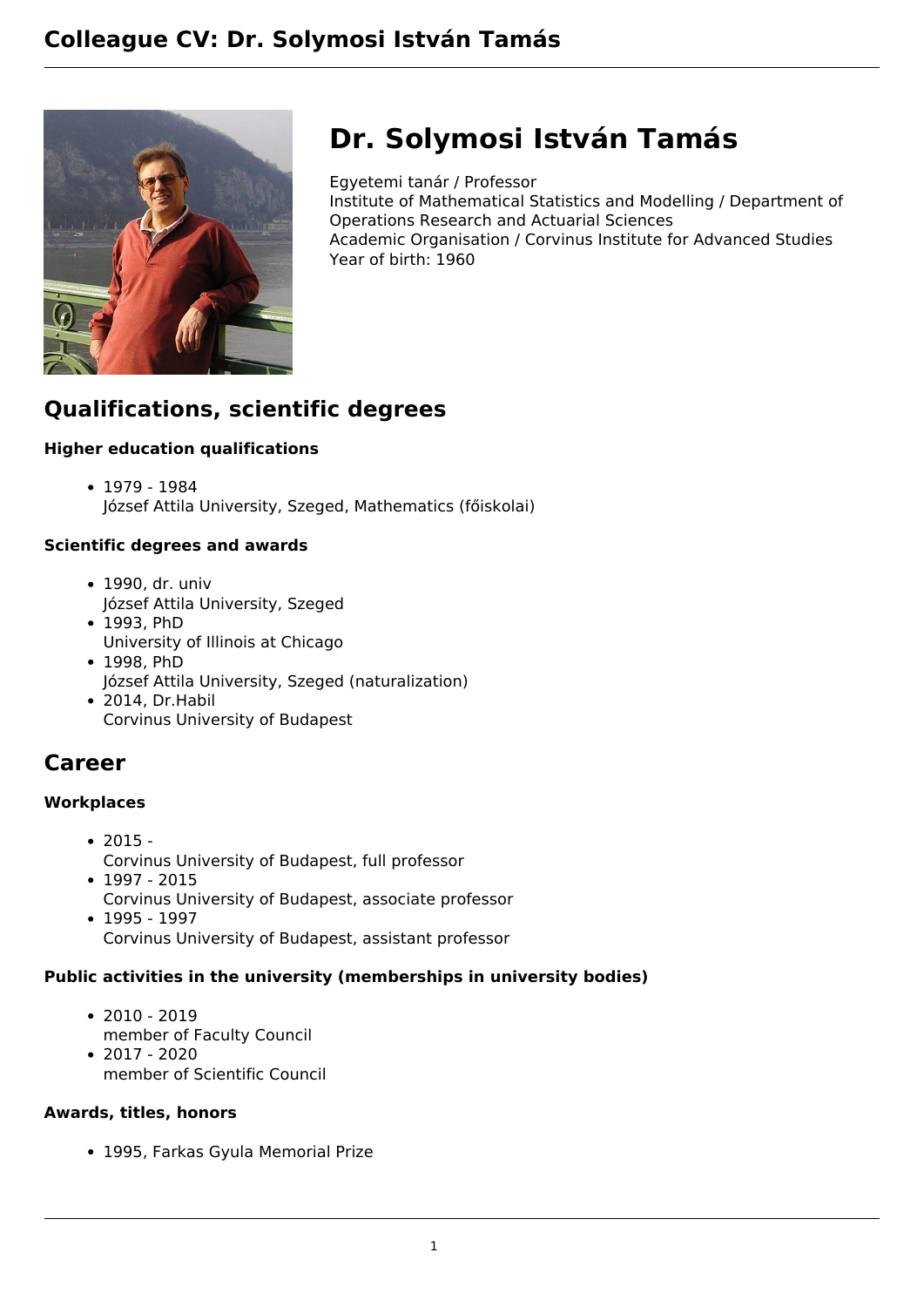# **Colleague CV: Dr. Solymosi István Tamás**

Bolyai János Mathematical Society

- 2004, Bolyai János Research Fellowship Hungarian Academy of Sciences
- 2001, Szécheny István Fellowship Ministry of Education
- 1997, Magyary Zoltán Postdoctoral Fellowship Foundation for the Hungarian Higher Education and Research
- 2017, Pro Universitate Medal Corvinus University of Budapest
- 2021, Krekó Béla Prize Economic Modelling Society

# **Language skills**

| Language       | <b>Speaking</b> | <b>Writing</b> | <b>Reading</b> | Media<br>appearance |
|----------------|-----------------|----------------|----------------|---------------------|
| <b>English</b> | Advanced        | Advanced       | Advanced       | Yes                 |

# **Research, professional activity**

### **Major taught courses or fields of education:**

Operations Research, Game Theory

### **Field of science and discipline:**

economics

### **Current fields of research:**

Cooperative Game Theory and its Applications

#### **Previous fields of research:**

Multicriteria Decision Making

#### **Major research projects**

- 2016 , Game Theory: Concepts, Methods, Applications Form of participation: leader of the research team Moneylender: National Research, Development and Innovation Office Further info about research: NKFI K16-119930
- 2012 2016, Game theory: Many faces of equilibrium and allocation Form of participation: leader of the research team Moneylender: National Scientific Research Fund Further info about research: OTKA K101224
- 2008 2012, Investigations in Game Theory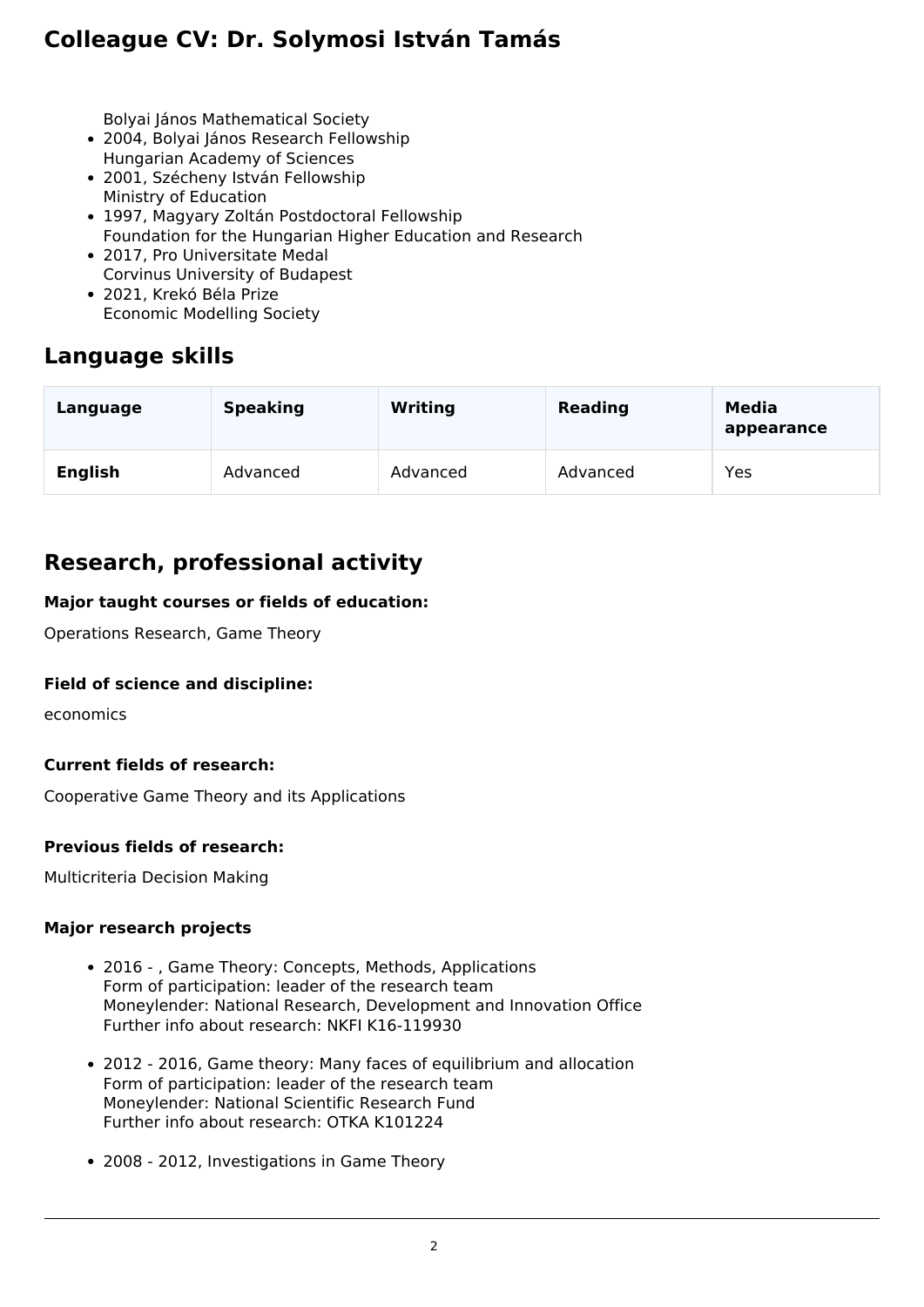# **Colleague CV: Dr. Solymosi István Tamás**

Form of participation: leader of the research team Moneylender: National Scientific Research Fund Further info about research: OTKA K072856

- 2004 2007, Bolyai János Research Fellowship Form of participation: leader of the research team Moneylender: Hungarian Academy of Sciences Further info about research:
- 2004 2007, Game Theory Form of participation: leader of the research team Moneylender: National Scientific Research Fund Further info about research: OTKA T046194
- 2001 2004, Széchenyi István Fellowship Form of participation: leader of the research team Moneylender: Ministry of Education Further info about research:
	- 1999 2002, Cooperative games: Solutions and applications Form of participation: leader of the research team Moneylender: National Scientific Research Fund Further info about research: OTKA T030945
	- 1997 1999, Magyary Zoltán Postdoctoral Fellowship Form of participation: leader of the research team Moneylender: Foundation for the Hungarian Higher Education and Research Further info about research:
	- 1995 1997, Algorithmic determination of nucleolus-type compromises Form of participation: leader of the research team Moneylender: National Scientific Research Fund Further info about research: OTKA F017269

### **Membership in scientific or professional bodies/organizations**

- 1999 , , member [Game Theory Society](https://gametheorysociety.org/), international
- 1995 , , member [Hungarian Operations Research Society \(MOT\),](http://www.mot.org.hu/) national
- 1995 . . member [Economic Modelling Society \(GMT\),](https://www.gazdasagmodellezes.hu/) national • 1995 - , , member
- [János Bolyai Mathemathical Society,](https://www.bolyai.hu/) national

### **Board memberships and positions**

2006 - , Associate Editor, president or member of the editorial board [Foreign language](https://www.springer.com/journal/182/editors)

# **Publications**

[Publications can be found at Magyar Tudományos Művek Tára \(MTMT\). \(MTMT is the offical](https://m2.mtmt.hu/gui2/?type=authors&mode=browse&sel=10008079)